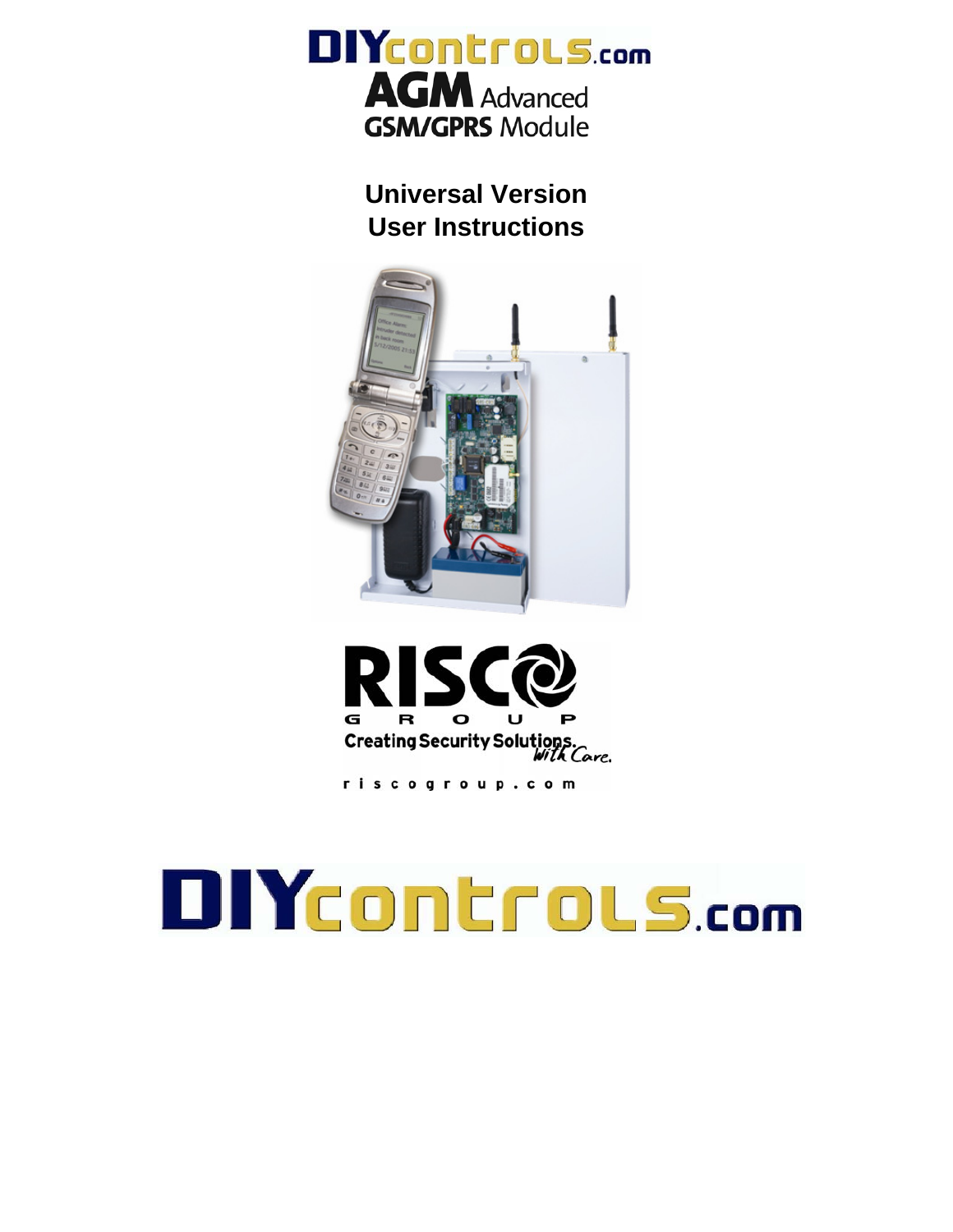## 1.Introduction

RISCO Group's AGM, Advanced GSM/GPRS Module Universal version, is a cellular communication module, enabling your security system to communicate through the cellular GSM/GPRS network.

Using the AGM you can receive status events reports by SMS, Email or short voice messages, in addition to the reports established to your monitoring station.

In addition, the AGM enables you to perform remote control operations using simple SMS commands.

### 2.SMS Operations

The AGM can be controlled by SMS commands.

For higher security, the AGM can be configured by your installer to receive SMS remote control operations only from predefined Follow Me telephone numbers, by using the Caller ID feature of the GSM network.

#### 2.1 SMS Command Message Remarks

- For security reasons, a 4-digit authorization code has to be used to perform the SMS commands. (Default code is 1234)
- $\ddotmark$  SMS operations for Output Control, Input Control, Defining Follow Me number and Reset SIM Counter can receive a reply SMS from the AGM. To receive a reply SMS add **[!]** after the code (before the command).
- Example: *1234 ! UO ON 1*. The reply message will be *UO1 Activated*
- $\bullet$ SMS commands are not case sensitive.
- $\ddotmark$ In the SMS command, spaces may be used but are not required.

### 2.2 SMS Operation Commands

| <b>AGM Output Control</b>                                                                                                                                                                                                                                  |                                                                          |  |
|------------------------------------------------------------------------------------------------------------------------------------------------------------------------------------------------------------------------------------------------------------|--------------------------------------------------------------------------|--|
| The AGM can support the operation of 4 utility outputs, for example, to open a gate or activate<br>lights. These outputs can be defined by your installer to be activated automatically or by SMS.                                                         |                                                                          |  |
| <b>Activating an output:</b> The command UO ON is<br>used to activate an output                                                                                                                                                                            | SMS Structure: [Code] [UO] [ON] [UO No]<br>Example: 1234 UO ON 1         |  |
| <b>Deactivating an output:</b> The command UO OFF is<br>used to deactivate an output.                                                                                                                                                                      | <b>SMS Structure [Code] [UO] [OFF] [UO No]</b><br>Example: 1234 UO OFF 1 |  |
| <b>Input Control</b>                                                                                                                                                                                                                                       |                                                                          |  |
| The AGM has four inputs (to which sensing devices can be connected). These inputs can be<br>defined by your installer to be enabled 24 hours or by SMS command (Arm/Disarm type).<br>By default, inputs defined as Arm/Disarm are not activated (Disarmed) |                                                                          |  |
| <b>Inputs Arming</b><br>The command A enables to activate (Arm) all inputs                                                                                                                                                                                 | <b>SMS Structure [Code] [A]</b><br>Example: 1234 A                       |  |
| defined as Arm/Disarm type.                                                                                                                                                                                                                                |                                                                          |  |
| <b>Inputs Disarm</b>                                                                                                                                                                                                                                       | <b>SMS Structure [Code] [D]</b>                                          |  |
| The command <b>D</b> enables to deactivate (Disarm) all<br>inputs defined as Arm/Disarm.                                                                                                                                                                   | Example: 1234 D                                                          |  |
| <b>Defining Follow Me Destinations</b>                                                                                                                                                                                                                     |                                                                          |  |
| The AGM enables to report events to 8 follow me destinations by SMS, voice or Email. Using SMS<br>commands you can change a follow me phone of any of the 8 follow me numbers.                                                                             |                                                                          |  |
| <b>Change Follow Me Phone</b>                                                                                                                                                                                                                              | <b>SMS Structure: [Code] [FMPHONE] [FM</b>                               |  |
| The command FMPHONE followed by the command                                                                                                                                                                                                                | serial number 1-8][NEW] [New FM Phone]                                   |  |
| NEW enables to define a new phone to any of the 8<br>follow me destinations.                                                                                                                                                                               | Example: 1234 FMPHONE 3 NEW<br>0529692345                                |  |

2 **AGM - User Instructions**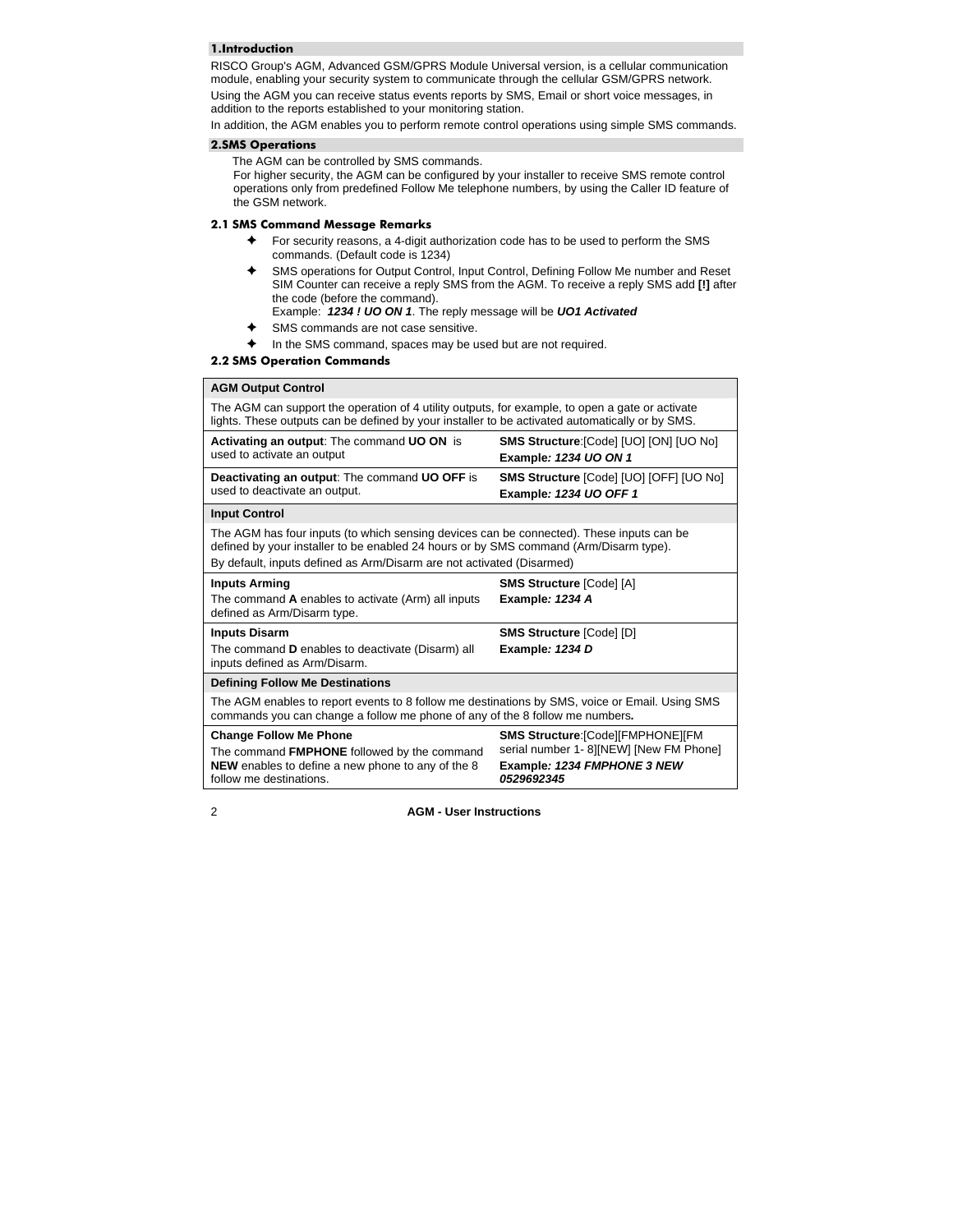| <b>Prepaid SIM Card Control</b>                                                                                                                              |                                                                                            |
|--------------------------------------------------------------------------------------------------------------------------------------------------------------|--------------------------------------------------------------------------------------------|
| <b>Get Credit Level</b>                                                                                                                                      | <b>SMS Structure: [Code][CR]</b>                                                           |
| By sending the command CR the AGM will send the<br>current credit left in your prepaid SIM card, as given<br>from your provider.                             | Example: 1234 CR                                                                           |
| <b>Reset SIM Counter</b>                                                                                                                                     | <b>SMS Structure: [Code][RESETSIM]</b>                                                     |
| After charging the SIM card send a RESET<br>command to set a new expiry time for your SIM.<br>Your installer predefines the expiry period.                   | Example: 1234 RESETSIM                                                                     |
| <b>Diagnostics</b>                                                                                                                                           |                                                                                            |
| <b>AGM Status</b><br>Sending the ST command to the AGM will return the<br>status of the AC power, battery status, phone line<br>status and GSM signal level. | <b>SMS Structure: [Code][ST]</b><br>Example: 1234 ST                                       |
| <b>Outputs Status: The STO command is used to read</b><br>the current outputs status (Activated / De-activated)                                              | <b>SMS Structure: [Code][STO]</b><br>Example: 1234 STO                                     |
| <b>Input Status:</b> The <b>STI</b> command is used to read the<br>current input status (On-Triggered / Off - Not<br>triggered)                              | <b>SMS Structure: [Code][STI]</b><br><b>Example: 1234 STI</b>                              |
| <b>AGM Time and Date</b>                                                                                                                                     |                                                                                            |
| Receiving AGM time and date                                                                                                                                  | <b>SMS Structure: [Code][CLK]</b><br>Example: 1234 CLK                                     |
| <b>Changing AGM time and date</b>                                                                                                                            | <b>SMS Structure:</b><br>[Code][CLK][dd/mm/yy,hh,mm]<br>Example: 1234 CLK 10/12/06, 12, 30 |

#### 2.3 CLIP Control

If defined by your installer you can activate utility output one (UO1) from any follow me number authorized with this function, without being charged for a call from this phone to the AGM.

To perform this operation, call the AGM and hang up after 1 or 2 rings (depending on the network provider). During this time, the AGM recognizes the telephone number and activates output 1.

**AGM - User Instructions** 3